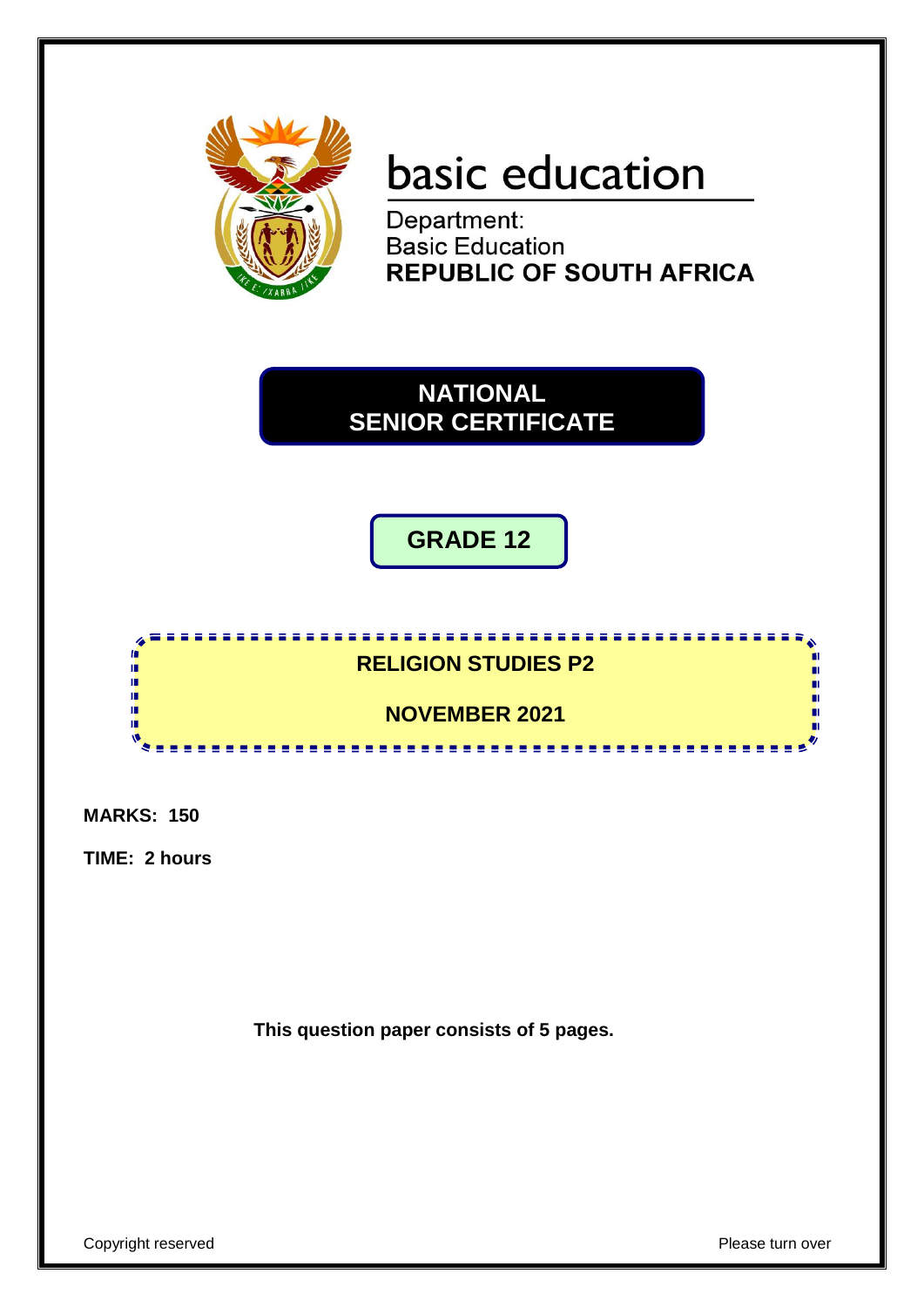# **INSTRUCTIONS AND INFORMATION**

- 1. This question paper consists of FIVE questions.
- 2. Answer any THREE questions.
- 3. Start EACH question on a NEW page.
- 4. Read ALL the questions carefully.
- 5. Number the answers correctly according to the numbering system used in this question paper.
- 6. The length of your answers must be in accordance with the marks allocated to each question.
- 7. Write neatly and legibly.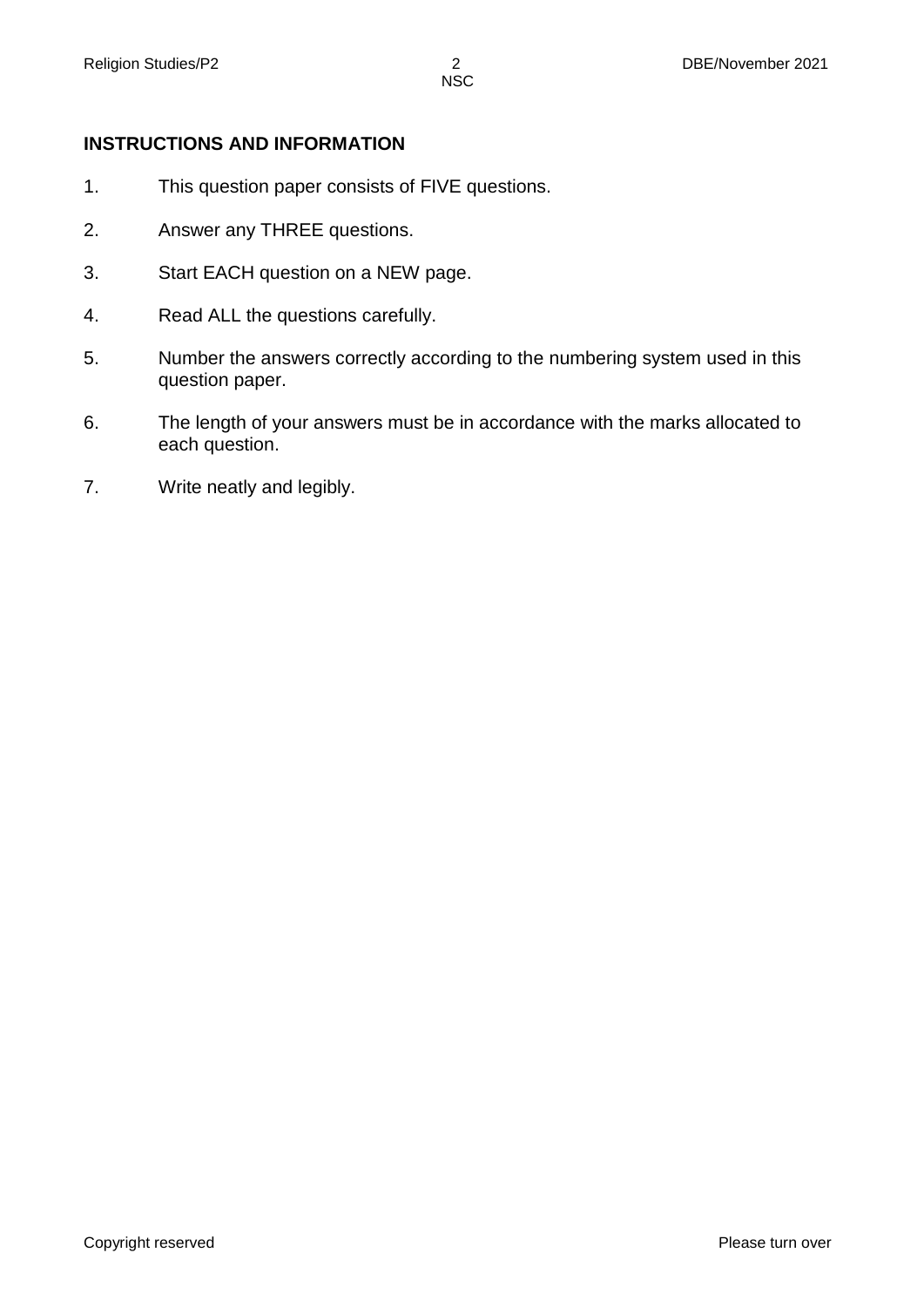### **QUESTION 1**

Read the article below and answer the questions that follow.

#### **GENDER-BASED VIOLENCE: BATTERED BY BOYFRIENDS**

A terrible sickness is sweeping South Africa. We know it by its official name: gender-based violence (GBV). But that does not begin to tell the story of the physical abuse, as well as other forms of abuse women are subjected to. President Cyril Ramaphosa has declared GBV the new national disaster facing the country, together with the Covid-19 pandemic. In June alone, more than 30 women and children were killed in incidents of gender-based violence.

[Source: https://scrolla.africa, by Everson Luhanga for Scrolla.Africa, 18 July 2020]

| 1.1               | What is gender-based violence?                                                                                                              | (2)          |
|-------------------|---------------------------------------------------------------------------------------------------------------------------------------------|--------------|
| 1.2               | The extract mentions physical abuse, such as pushing and assaulting the<br>victim. Name THREE other forms of GBV and give examples of EACH. | (12)         |
| 1.3               | State and briefly explain any THREE causes of gender-based violence.                                                                        | (12)         |
| 1.4               | State and discuss THREE negative effects of gender-based violence on<br>society.                                                            | (12)         |
| 1.5               | Choose any ONE religion and discuss its teachings against gender-based<br>violence.                                                         | (12)<br>[50] |
| <b>QUESTION 2</b> |                                                                                                                                             |              |
| 2.1               | With reference to the central teachings of any ONE religion, discuss the<br>nature of the world.                                            | (10)         |
| 2.2               | What is the role of <i>inspiration</i> in religion?                                                                                         | (12)         |
| 2.3               | Name and discuss any TWO hermeneutical principles.                                                                                          | (8)          |

- 2.4 Name any TWO branches within ONE religion and tabulate TWO internal differences that exist under the following headings:
	- 2.4.1 Differences in teachings (12) 2.4.2 Differences in governance (8)

 **[50]**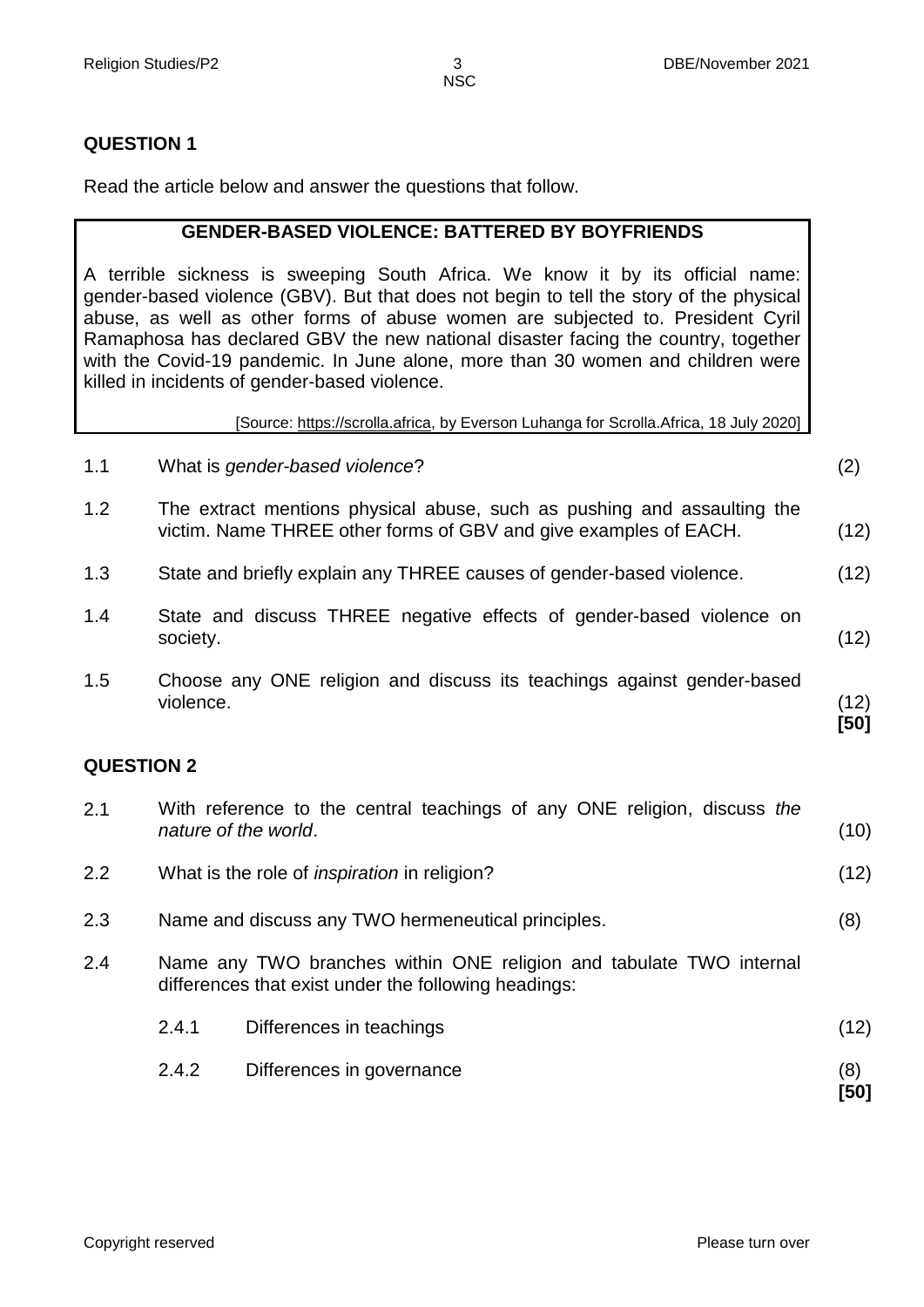### **QUESTION 3**

3.1 Read the extract below and answer the questions that follow.

Some religions have had less difficulty in reconciling their views with the Big Bang theory, but all of them have been forced to consider their positions. It may even be said that science is now so powerful that it dictates people's general thought patterns and that religion has to respond to science.

[Adapted from *Religion Studies, Grade 12*, HC Steyn]

- 3.1.1 Discuss the scientific explanation of how the universe came into existence. (12)
- 3.1.2 With reference to the teachings of any ONE Eastern religion, explain how the universe came into being. (12)
- 3.2 Critically evaluate the responses of the following religions to Darwin's theory of evolution:
	- 3.2.1 Buddhism (8) 3.2.2 Christianity (10)
	- 3.2.3 Hinduism (8)

#### **QUESTION 4**

| 4.1 | Name and discuss the teachings of any ONE secular world view.                                      | (12) |
|-----|----------------------------------------------------------------------------------------------------|------|
| 4.2 | Discuss the advantages and disadvantages of secularism on society.                                 | (16) |
| 4.3 | Name any ONE religion you have studied, and discuss its teachings under<br>the following headings: |      |
|     | Nature of divinity<br>4.3.1                                                                        | (10) |

4.3.2 Life after death (12) **[50]**

**[50]**